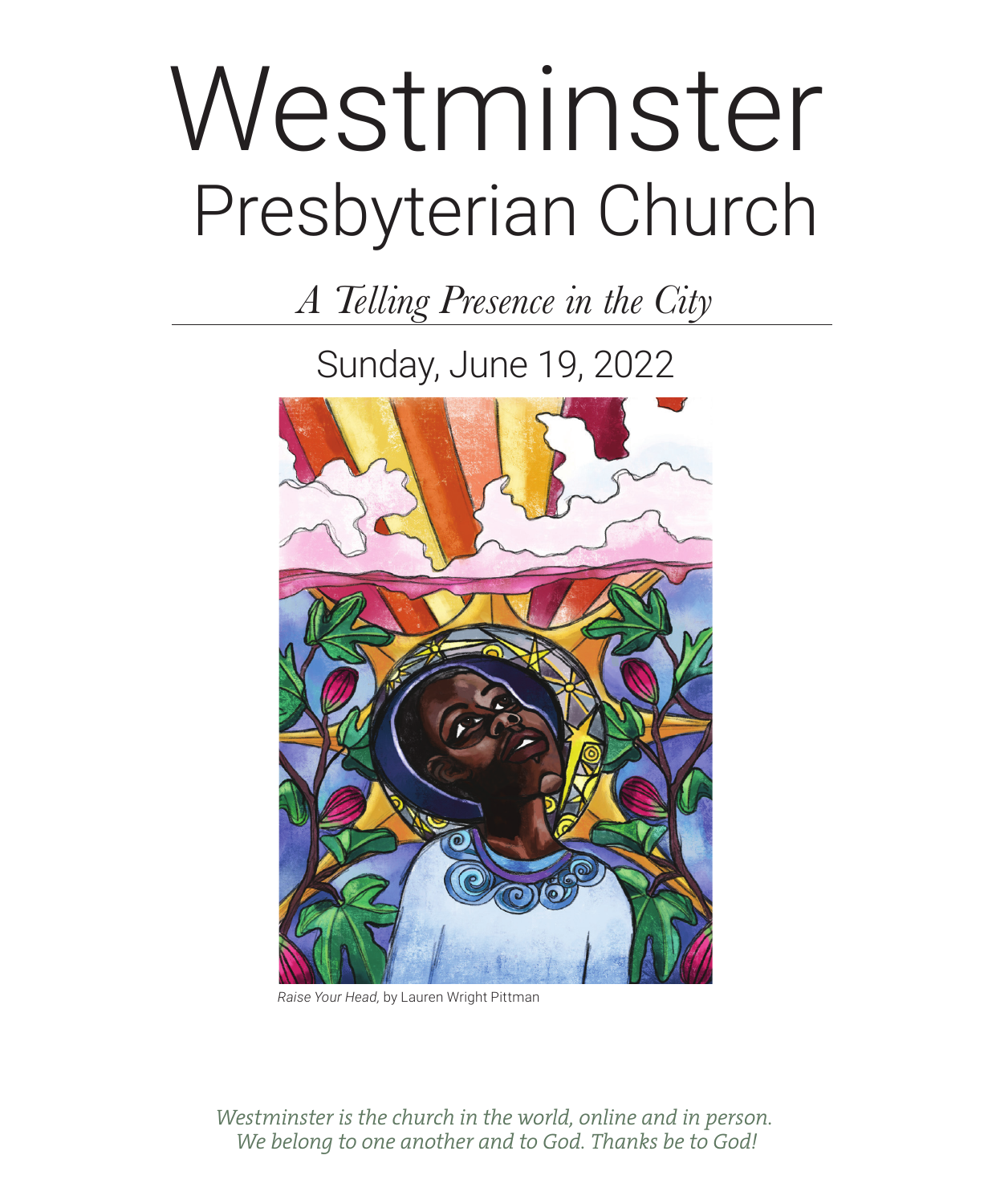## Preparing for the Word

*Our service begins with the Prelude, inviting us to prepare for worship.*

#### **Prelude**

One: The Lord be with you. **All: And also with you.**

**\*Call to Worship** (Psalm 43) One: You are the God in whom we take refuge. **All: Your light and your truth lead us.** One: Let us worship God.

**\*Hymn** No. 65 *Guide Me, O Thy Great Jehovah* Alyssa Impullitti, cantor

Joseph Trucano, organ

#### **Call to Confession and Prayer of Confession** (unison)

Almighty God, you love us, but we have not loved you. You call, but we have not listened. We walk away from neighbors in need, wrapped in our own concerns. We condone evil, prejudice, warfare, and greed. God of grace, help us to admit our sin, so that as you come to us in mercy, we may repent, turn to you, and receive forgiveness; through Jesus Christ our Redeemer.

#### **Silent Prayers of Confession**

*Worshippers seek and reflect on the need for God's forgiveness in their own lives.*

#### **Assurance of God's Forgiveness**

One: Anyone who is in Christ is a new creation. The old life has gone; a new life has begun. Friends, hear the good news:

#### **All: In Jesus Christ we are forgiven. Alleluia! Amen.**

**Sung Response** No. 792 *There Is a Balm in Gilead,* vs. 1 only

\* Please stand as you are able.

*Raise Up* **Diagonal Contract Proportional Contract Proportional According Joe Davis and The Poetic Diaspora** *My Name Is* **ShaVunda Brown** 

**Our Life in Christ The Rev. Alexandra Jacob Our Life in Christ The Rev. Alexandra Jacob**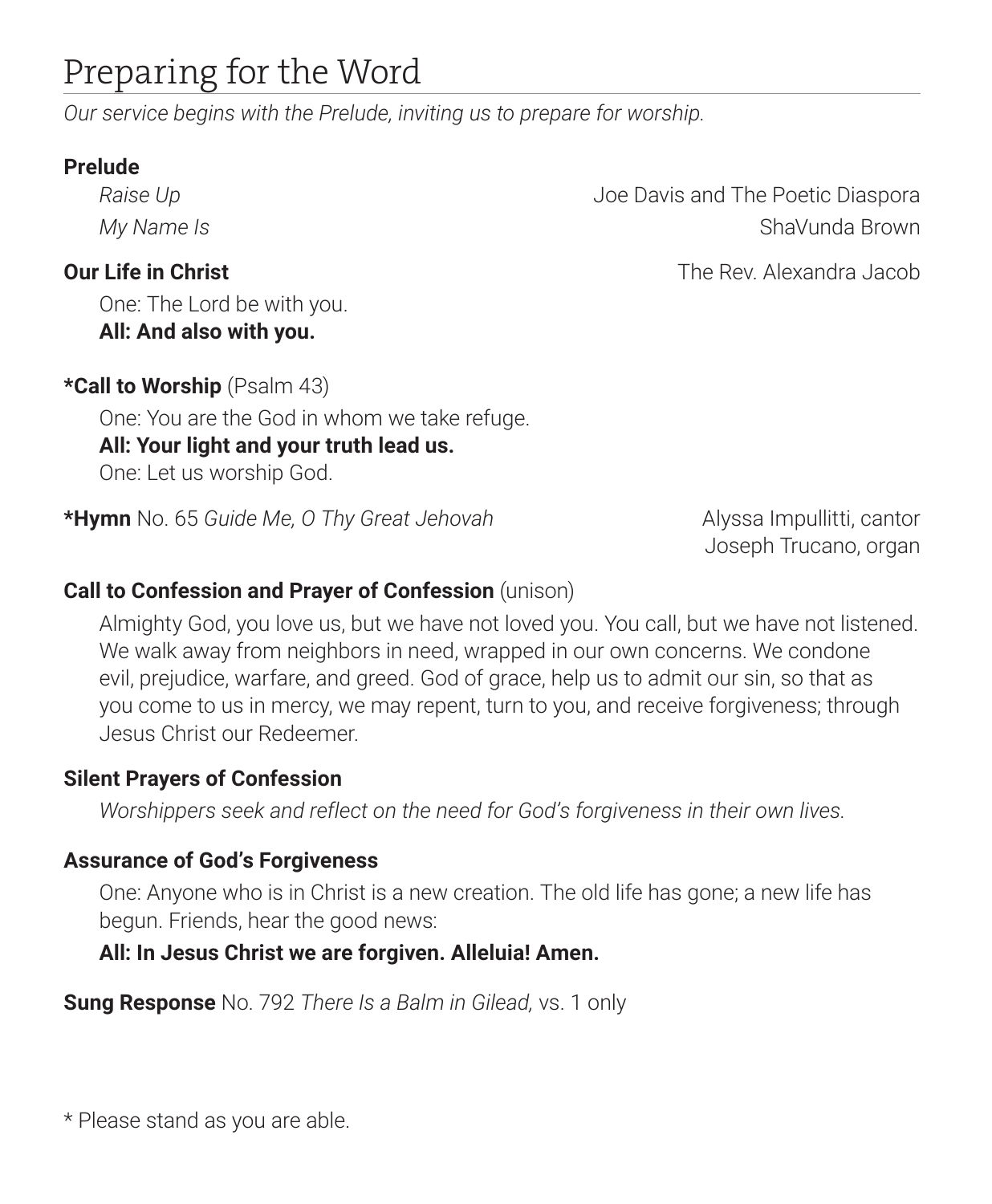## Listening for the Word

#### **A Time for Adults**

**Sung Prayer for Illumination** Hymn No. 472 *Kum ba Yah*

#### **Reading from Holy Scripture Barbara La Valleur** Barbara La Valleur

1 Kings 19:1-4, 8-17 (OT, p. 302) One: This is the Word of the Lord. **All: Thanks be to God.** 

**Sermon** *Stories for the Journey* The Rev. Alanna Simone Tyler

**Artistic Response** *I Found Hope Artistic Response <i>I* Found Hope *Joe Davis* 

## Responding to the Word

**\*Hymn** No. 768 *Somos el cuerpo de Cristo (We Are the Body of Christ),* vs. 1 Brad Ollmann, cantor; Kenneth Vigne, piano

#### **The Sacrament of Holy Baptism**

## **Presentation of the Baptisand Sara Donaldson, Elder** Sara Donaldson, Elder

Isabella Donaldson, child of Sam and Meli Donaldson

#### **Questions to the Parents and Congregation**

#### **\*Affirmation of Faith (United Church of Canada)**

We are not alone, we live in God's world. We believe in God: who has created and is creating, who has come in Jesus, the Word made flesh, to reconcile and make new, who works in us and others by the Spirit.

We trust in God. We are called to be the Church: to celebrate God's presence, to live with respect in Creation, to love and serve others, to seek justice and resist evil, to proclaim Jesus, crucified and risen, our judge and our hope.

In life, in death, in life beyond death, God is with us. We are not alone. Thanks be to God.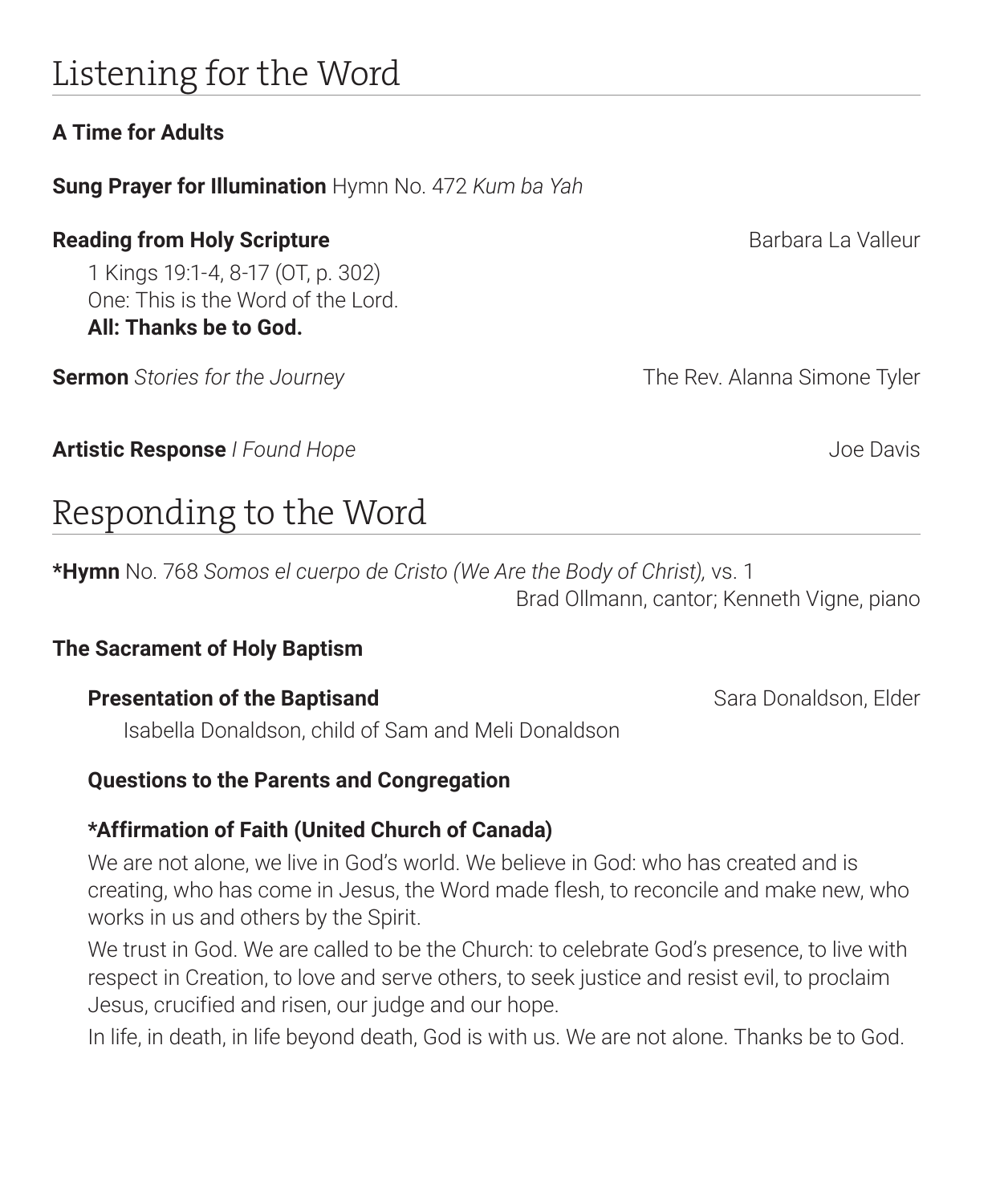#### **Prayer over the Water and the Lord's Prayer**

Our Father, who art in heaven, hallowed be thy name. Thy kingdom come, thy will be done, on earth as it is in heaven. Give us this day our daily bread; and forgive us our debts, as we forgive our debtors; and lead us not into temptation, but deliver us from evil. For thine is the kingdom, and the power, and the glory, forever. Amen.

#### **Baptism**

#### **\*Congregational Response**

With joy and thanksgiving we welcome you to Westminster and to the fellowship of Christ's Church, for we are all one in Christ. We promise to love, encourage, and support you, to share the good news of the gospel with you, to serve that gospel alongside you, and to help you know and follow Christ.

**\*Hymn** No. 768 *Somos el cuerpo de Cristo (We Are the Body of Christ),* vs. 3

#### **Offering Invitation**

*You are invited to give online via Realm or by placing your donation in the offering plates as you leave. To learn more about how to make a gift online, please see the back of the bulletin. Thank you for supporting the mission and ministry of Westminster.* 

#### **Offertory Anthem** *Sankofa* ShaVunda Brown **Contract Contract Antibox** ShaVunda Brown

#### **Prayer of Dedication for the Offerings Received**

**\*Hymn** *God Will Take Care of You*

#### **\*Charge and Benediction**

*The people respond with "Amen."* 

**\*Postlude** *Love is the Way* Joe Davis

#### **Passing of the Peace**

One: The peace of Christ be with you. **All: And also with you.**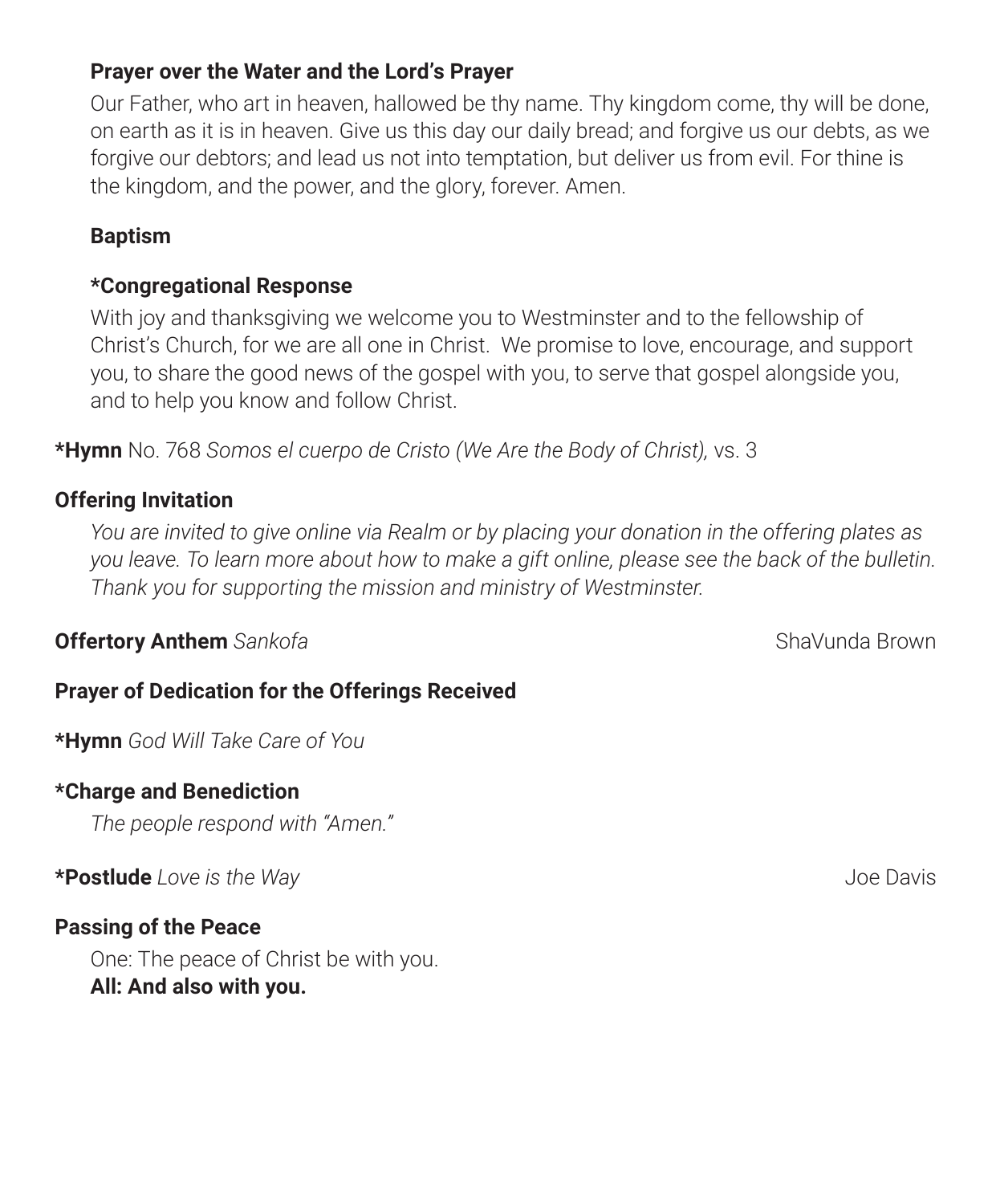#### **Welcome! We are grateful for your presence and invite you to participate in our worship, mission, and programs.**

**In-person Coffee Hour** In-person Coffee Hour has moved outside for the summer. Join us on the Upper Plaza following Sunday morning worship. Masks are optional.

**Welcome, Children!** Westminster welcomes children of all ages to participate in our worship. If, for any reason, you and your child need to leave the sanctuary, you can visit the Tower Room in the southwest corner off the balcony for a kid-friendly space.

## Get Involved

#### **South African Gospel Ensemble Residency**

Westminster welcomes back the South African Gospel Ensemble 29:11 International Exchange for a weeklong residency. They will hold a concert in Westminster Hall on **Friday, June 24, at 7:30 pm**, and will be featured in worship on Sunday, June 26, at 10:30 am.

#### **Pride Prayer Ribbons**

Join us during coffee hour on **June 19** to help write messages of hope, love, and acceptance on our Pride Prayer Ribbons. These colorful ribbons will decorate the Nicollet Plaza entrance. This year, we are encouraging our neighbors to take one of these ribbons as we celebrate Pride with the LGBTQIA+ Community the last weekend of June!

#### **Churches Host Booth at Twin Cities Pride Festival**

Westminster will join six congregations to host a booth at the Twin Cities Pride Festival, Saturday, June 25, and Sunday, June 26. Members from all the congregations are invited to sign up to serve a 2-hour shift at the booth in Loring Park. To sign-up, please stop at the table in Westminster Commons after worship or email **act@wpc-mpls.org**.

#### **Help Host Our Neighbors**

Wednesdays in June, Westminster offers a bluegrass-style worship in Peavey Plaza beginning with a hymn sing-along at 5:45 pm, and an outdoor cookout afterwards on the Westminster Upper Plaza. We need your help to make this happen! Please contact **Alanna Tyler at atyler@wpc-mpls.org**, if you're avail-<br>able to serve as part of a Hospitality Team for worship and dinner.

#### Westminster Cares

**Births, Adoptions, Baptisms** Contact Janice Teliczan, jteliczan@wpc-mpls.org. **For Pastoral Care** Notify Deb Wagner of hospitalization, illness, death, or prayer requests, dwagner@wpc-mpls.org.

### Parking at Westminster

Free parking is available at the **Orchestra Hall Ramp** using vouchers found at church exits and the reception desk, from 8 am-2 pm on Sundays. There is a **drop-off area off Marquette Avenue** on the east side of the building; those needing to park closer may use the Westminster Parking Garage**.**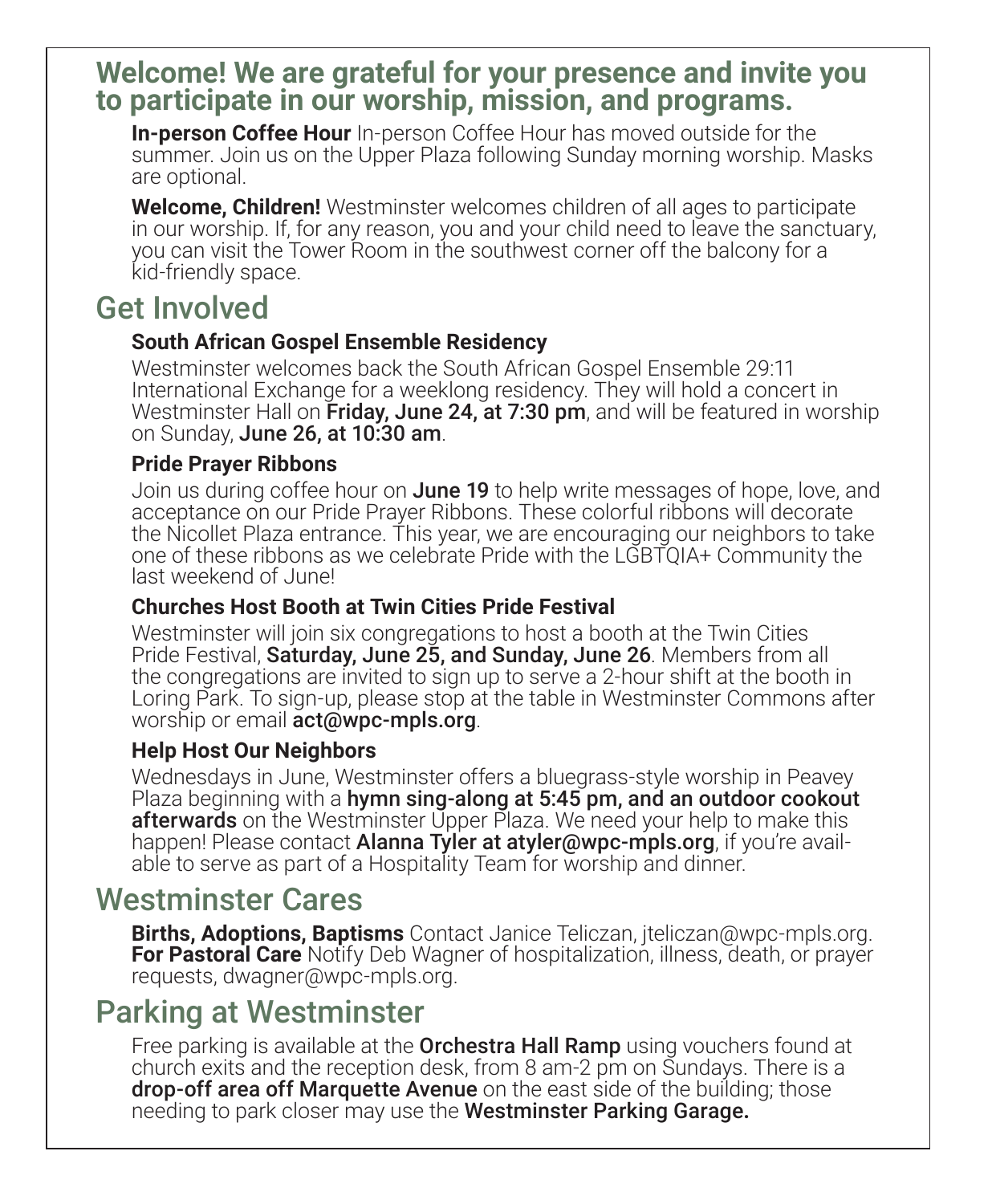#### **This Week at Westminster | June 19-26**

*Visit westminstermpls.org/events for more details about events.*

#### **Sunday, June 19**

8 am-12:30 pm | *A Tribute to John August Swanson* | Westminster Gallery 9:15 am | Junior High Mission Trip Meeting | Meisel Room 10:30 am | Sunday Worship: The Rev. Alanna Simone Tyler | Sanctuary \* 11:30 am | Sign prayer ribbons & sign up to host a table at TC Pride Festival | Westminster Commons

#### **Monday, June 20**

9 am | Magnet Senior Center | Heller Commons 10 am | Tai Chi | Westminster Green

#### **Tuesday, June 21**

2 pm | Devotional Chair Yoga | Heller Commons 3 pm | Youth Ice Cream "Quest for the Best" | Westminster Green

#### **Wednesday, June 22**

Noon | Centering Prayer | Zoom 5:45 pm | Hymn Sing | Peavey Plaza 6 pm | Bluegrass Worship | Peavey Plaza 6:30 pm | Cookout Dinner | Westminster Upper Plaza 7-9 pm | 29:11 Choral Workshop | Westminster Hall

#### **Thursday, June 23**

10 am | Magnet Senior Center | Bushnell Room

**Friday, June 24** 7:30 pm | 29:11 International Exchange Concert | Westminster Hall

**Saturday, June 25** 10 am | Downtown Coalition for Grief | First Christian Church

#### **Sunday, June 26** 8 am-12:30 pm | Last Day for *A Tribute to John August Swanson* | Westminster Gallery 9:15 am | Sr. High Mission Trip Meeting | Youth Room 10:30 am | Sunday Worship: The Rev. Dr. Matthew Skinner | Sanctuary \* **\* May also be viewed via Livestream westminstermpls.online.church**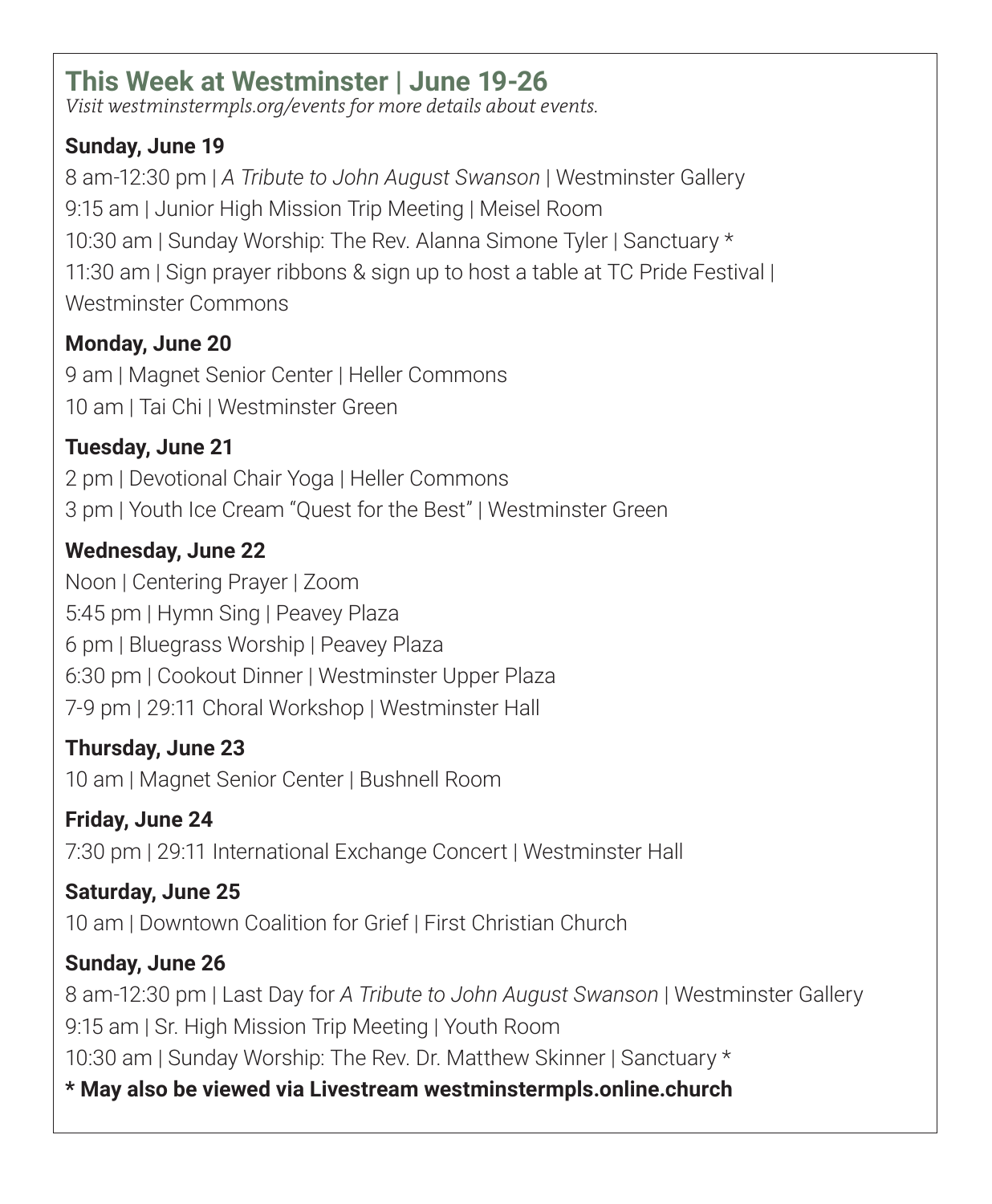Today's flowers are in honor of Marlyne and Jerry Quiel's wedding anniversary by their children

#### Daily Phone Devotions 612.332.7087